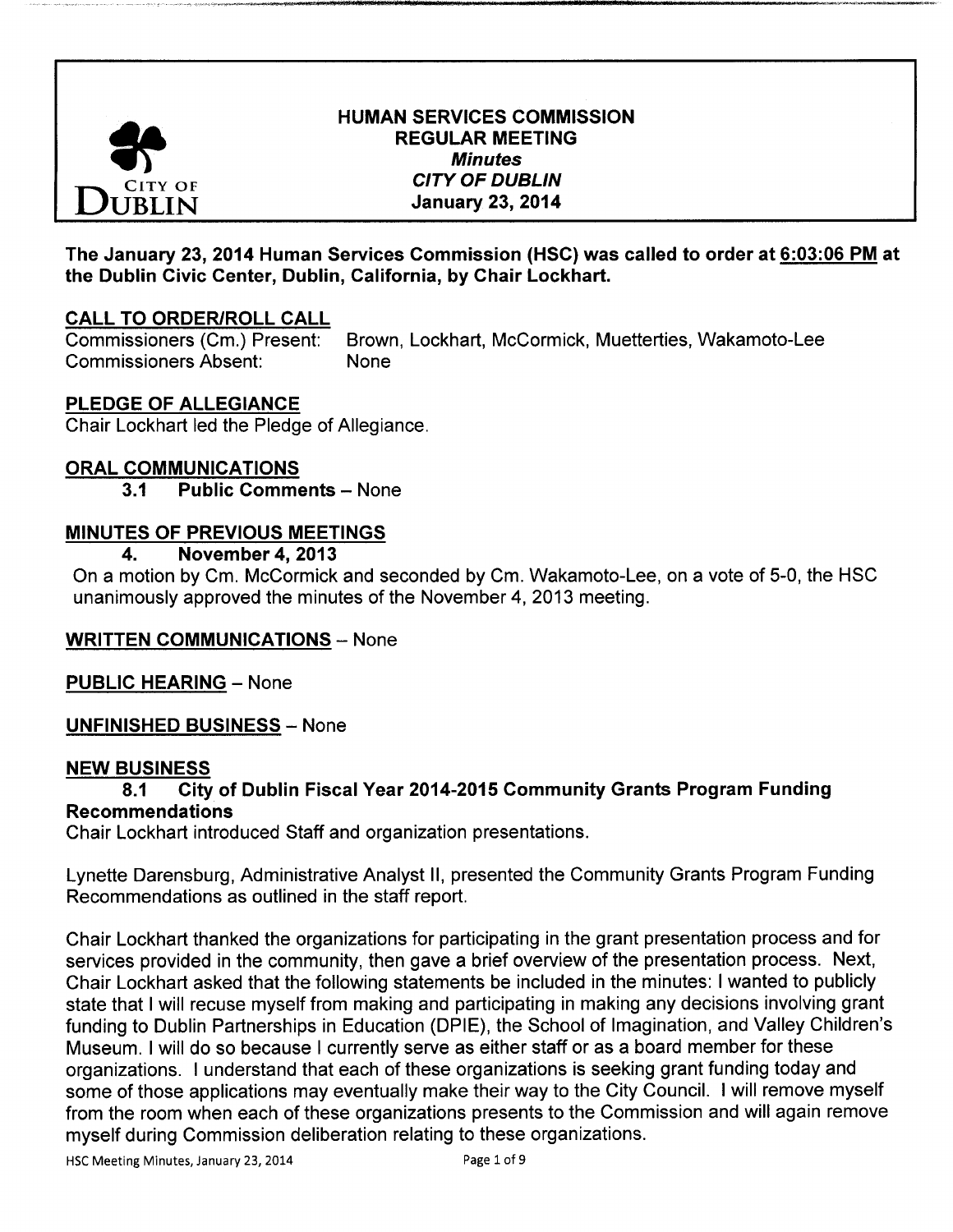Rafael Valle, representing Chabot-Las Positas Community College District/Tri-Valley One Stop Career Center (Chabot-Las Positas), presented program services and requested funding for support of the Tri-Valley One Stop Career Center.

Vice Chair (Vc.) Brown asked what type of outreach Chabot-Las Positas is conducting.

Mr. Valle stated that Chabot-Las Positas is collaborating with the City of Dublin's Economic Development Division, to explore outreach through the website and possible television exposure. Other outreach opportunities include job fairs at the senior center, Dublin library, Alameda County Sherriff's Office, federal correction institutions and companies involved in mass layoffs.

Linda McKeever, representing Open Heart Kitchen (OHK), presented program services and requested funding for support of the Hot Meal Program.

The HSC had no questions.

Zach Lupton, representing Easter Seals Bay Area ( Easter Seals), presented program services and requested funding for support of Kaleidoscope Youth Group.

The HSC had no questions.

Mitch Reitman, representing Eden I & R, Inc. (Eden I & R), presented program services and requested funding for support of 2-1-1 Alameda County.

The HSC had no questions.

Michelle McDonald, representing Dublin High School Parent Faculty Student Organization ( PFSO), presented program services and requested funding for support of Dublin High Safe and Sober Grad Night.

The HSC had no questions.

Jim Schmidt, representing Livermore Valley Opera ( LVO), presented program services and requested funding for support of the LVO Student Outreach Program.

Chair Lockhart asked if LVO has served any Dublin schools this year.

Mr. Schmidt replied that Frederickson Elementary School and Murray Elementary School have received program services from LVO and additional schools are anticipated to be scheduled this year.

Chair Lockhart asked if the schools are charged a fee for services.

Mr. Schmidt responded, not at this time and any future fees, if required, would be nominal.

Vickie Thompson, representing Tri-Valley Haven ( the Haven), presented program services and requested funding for support of Tri-Valley Haven's Homeless Services Program.

Vc. Brown asked about expenses for a bilingual case manager in the amount of \$8, 000.

Ms. Thompson answered that the request for \$8, 000 represents a portion of the salary for a bilingual medical case manager.

Ms. Thompson presented an additional program representing the Haven and requested funding for support of the Haven's Domestic Violence Services Program.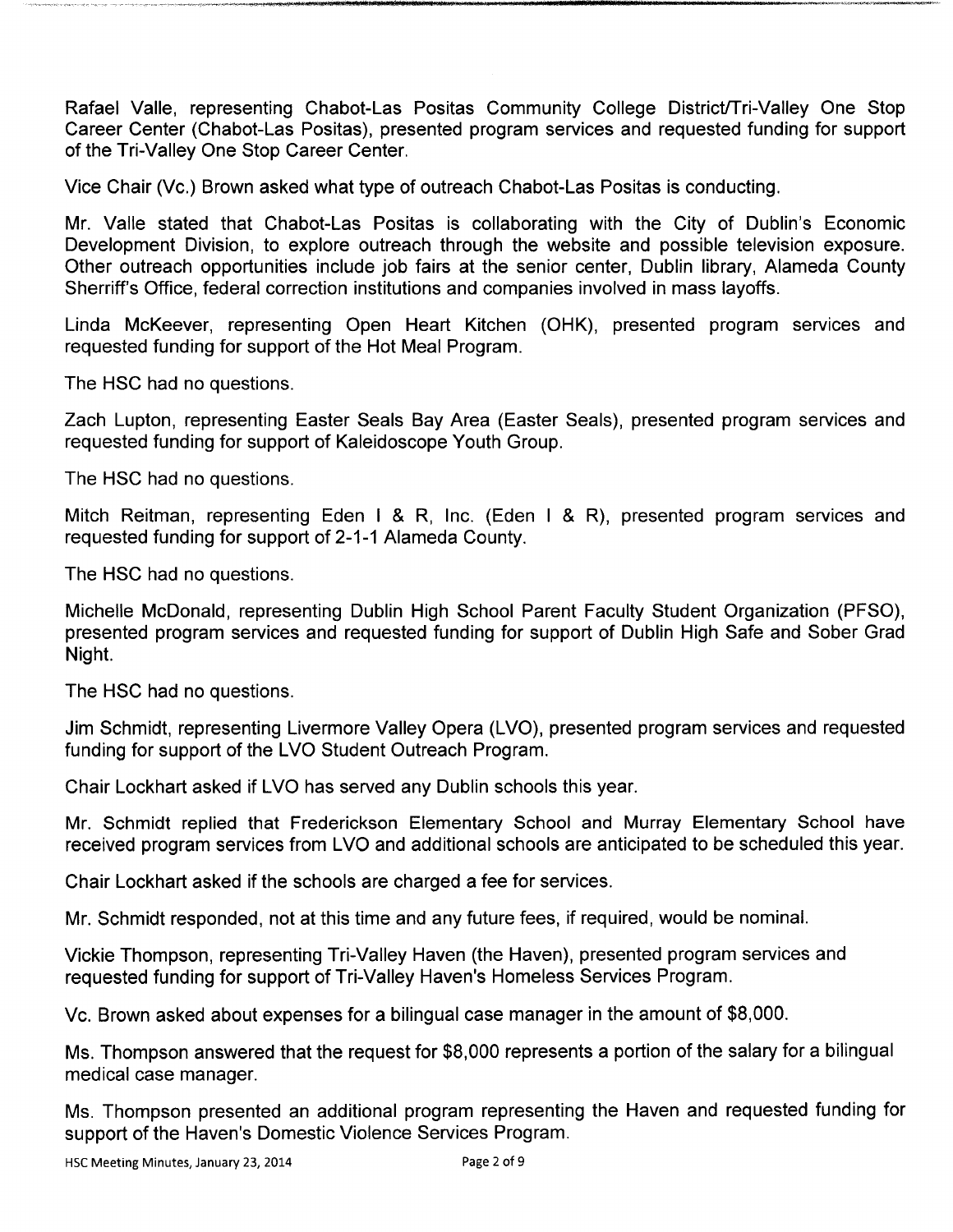Chair Lockhart stated that the biggest population growth in Dublin is in the Asian community and asked if calls from this group have increased, and if so how these needs are being addressed.

Ms. Thompson stated a slight increase has been noticed and through the assistance of other organizations, specific cultural needs are being addressed along with multilingual staff and the language line.

Laura Nachison, representing Kidango, Inc. (Kidango), presented program services and requested funding for support of Early Childhood Education: School and Family Partnership.

The HSC had no questions.

Roy Cook, representing Sandra J. Wing Healing Therapies Foundation ( Sandra J. Wing), presented program services and requested funding for support of Sandra J. Wing Healing Therapies Foundation.

Chair Lockhart asked if the applicants' insurance would cover the services rendered.

Mr. Cook stated that to qualify for the therapies offered, service is required to fall outside insurance coverage.

Cm. McCormick asked who Sandra J. Wing is.

Mr. Cook stated that Sandra is a cancer survivor who benefited from holistic therapies while undergoing treatment and who wanted to give back to the community by making holistic services available to all.

Donnamarie Fuller, representing Child Care Links, presented program services and requested funding for support of Early Childhood Education.

Vc. Brown asked if this grant is the only source of revenue for Child Care Links.

Ms. Fuller responded that it is the only source of funding that would cover child restraint services and that other revenues are encumbered funding for specific programs.

Chair Lockhart asked if funding is being requested by the neighboring cities.

Ms. Fuller stated that funding is being requested in Pleasanton and possibly Livermore.

Jennifer Cullen, representing Senior Support Program of the Tri-Valley (Senior Support), presented program services and requested funding for support of Case Management.

Vc. Brown asked if all the seniors served are in independent living situations.

Ms. Cullen responded that most are, but when a senior is ready and no longer safe to live alone, a case manager can assist with the transition by providing information, emotional support, and guidance through the whole process.

Chair Lockhart asked if outreach is offered to families of seniors who have been seen by Senior Support.

Ms. Cullen stated yes, and that a caregivers support group is offered along with Spanish and Mandarin bilingual speaking staff.

Ms. Nachison presented an additional program representing Kidango and requested funding for support of Early Childhood Development Center Improvements.<br>HSC Meeting Minutes, January 23, 2014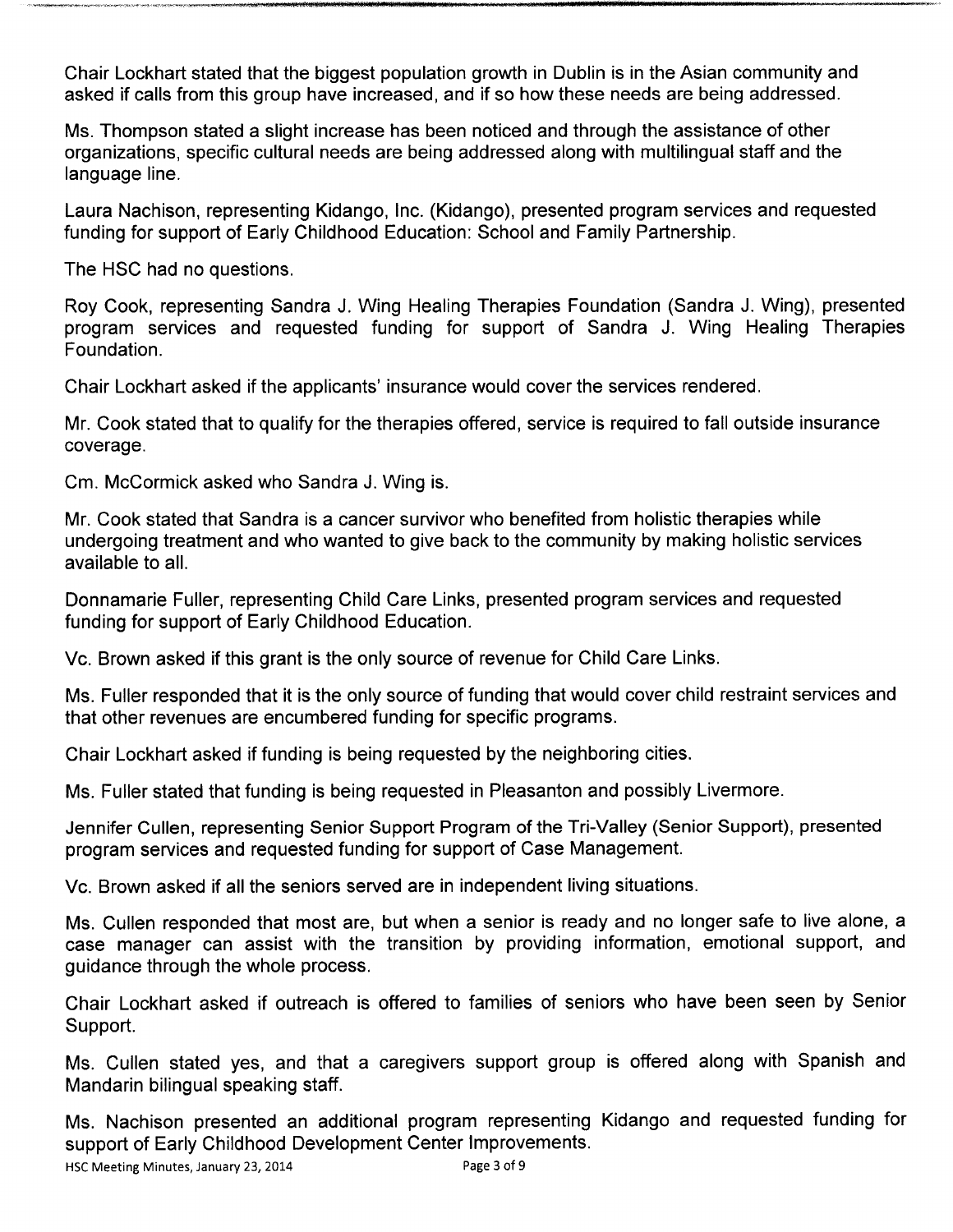Chair Lockhart verified that the HVAC systems will be put on the portable modular classrooms and not the school.

Ms. Nachison confirmed that the HVAC systems will be put on the portable modular classrooms.

Chair Lockhart asked if the school became unavailable, can the portable modular classrooms be moved still utilizing the HVAC units.

Ms. Nachison stated yes, the portable modular classrooms can be moved still utilizing the HVAC units.

Sue Compton, representing Axis Community Health (ACH), presented program services and requested funding for support of Clinic Capital Project.

Vc. Brown asked how services are communicated to the population it serves.

Ms. Compton responded that in the past there were no resources for outreach, so staff contributed as they could, but through the Affordable Care Act (ACA) a full time outreach staff member is available and provides outreach at the Dublin library, Wells Middle School health fair, churches, apartment communities, and BART.

Chair Lockhart was recused from hearing the DPIE presentation.

Chris Bennett, representing DPIE, presented program services and requested funding for support of the DPIE Operational Grant.

Vc. Brown asked if the payroll expenses in the planning budget include the Enhancement Administrator mentioned in the presentation.

Ms. Bennett stated that the total includes two part-time personnel, plus the addition of a Superintendent position.

The discussion for DPIE concluded and Chair Lockhart re-entered the dais.

Lawrence Kohl, representing Pacific Chamber Symphony (PCS), presented program services and requested funding for support of Music is Fun! Educational Assemblies for Elementary Schools.

Chair Lockhart asked if PCS is in communication with the visual and performing arts committee of the Dublin Unified School District regarding a visual and performing arts proposal for the next five years.

Mr. Kohl responded no, that all communication has been with teachers regarding feedback on the PCS program.

Victoria Gwiasda, representing CALICO, presented program services and requested funding for support of Child Abuse Intervention.

The HSC had no questions.

Ms. Compton presented an additional program representing ACH and requested funding for support of Access to Care for Uninsured Low-Income Dublin Residents.

Cm. Wakamoto- Lee asked if people who seek assistance through ACH are aware that the Affordable Care Act (ACA) requires all residents to have insurance.

Ms. Compton replied that many are confused and are fearful because they think having insurance will require them to pay monthly payments and copays, but Medicare covers this cost and the ACH<br>HSC Meeting Minutes January 23, 2014 HSC Meeting Minutes, January 23, 2014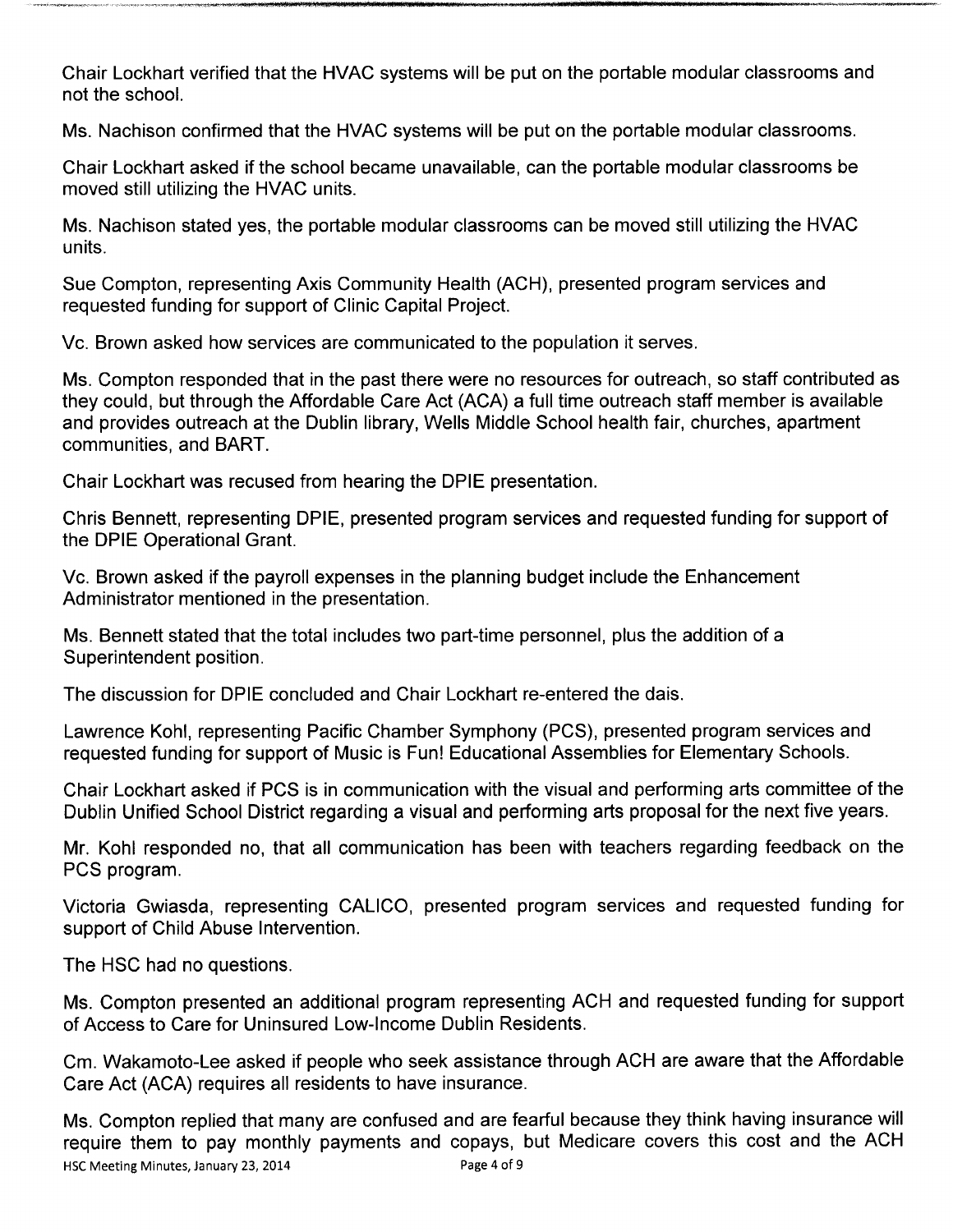outreaching efforts have cleared up the misnomers that might prevent people from obtaining health care and receiving preventative care.

Cm. Wakamoto-Lee stated that she noted that ACH is a certified enrollment center with Covered California and asked if it is easier for people to apply online or through paper applications.

Ms. Compton responded that it is common for more than one agency to be involved and the online systems do not always communicate with each other, so many times paper applications are being used.

Cm. Wakamoto-Lee noted that ACH did not request an increase in funding although administrative costs must have increased due to the ACA.

Ms. Compton replied that enrollment is not <sup>a</sup> covered cost and since City funding is limited, no increase was requested.

Bill Ballas, representing Hope Hospice, Inc., ( Hope Hospice) presented program services and requested funding for support of the Grief Support Center.

Chair Lockhart asked if Hope Hospice is requesting funding in the neighboring cities.

Mr. Ballas stated yes.

Chair Lockhart was recused from the Valley Children's Museum presentation.

Dawn Benson, representing Valley Children's Museum, presented program services and requested funding for support of Mobile Museum.

Cm. Mutterties asked what the plans are for the new facility.

Ms. Benson responded that the facility will be located in the Dublin Crossings Development, occupying a 25,000 square foot building and will be phased in as the development is built, in approximately two to three years.

The discussion for Valley Children's Museum concluded and Chair Lockhart re-entered the dais.

Mr. Kohl presented an additional program representing PCS and requested funding for support of the Matinee Concert for Students and Seniors; Clinics for Music Students.

The HSC had no questions.

Kelly O'Lague Dulka representing Tri-Valley YMCA (YMCA), presented program services and requested funding for support of Build Assets, Reduce Bullying.

Chair Lockhart noted a limit of 30 kids can be served per day and asked how many kids are waiting to be served.

Ms. O'Lague Dulka stated it is anticipated that if funding was available, 200-300 kids would be served per day.

Chair Lockhart asked if families and kids are interested in the program.

Ms. O'Lague Dulka responded yes and kids that are unable to be served wait outside the facility to get in. Aside from the meal at school, this program is often the only source of food they receive. YMCA is also looking for other resources to provide clothing and medical care for the kids in the program.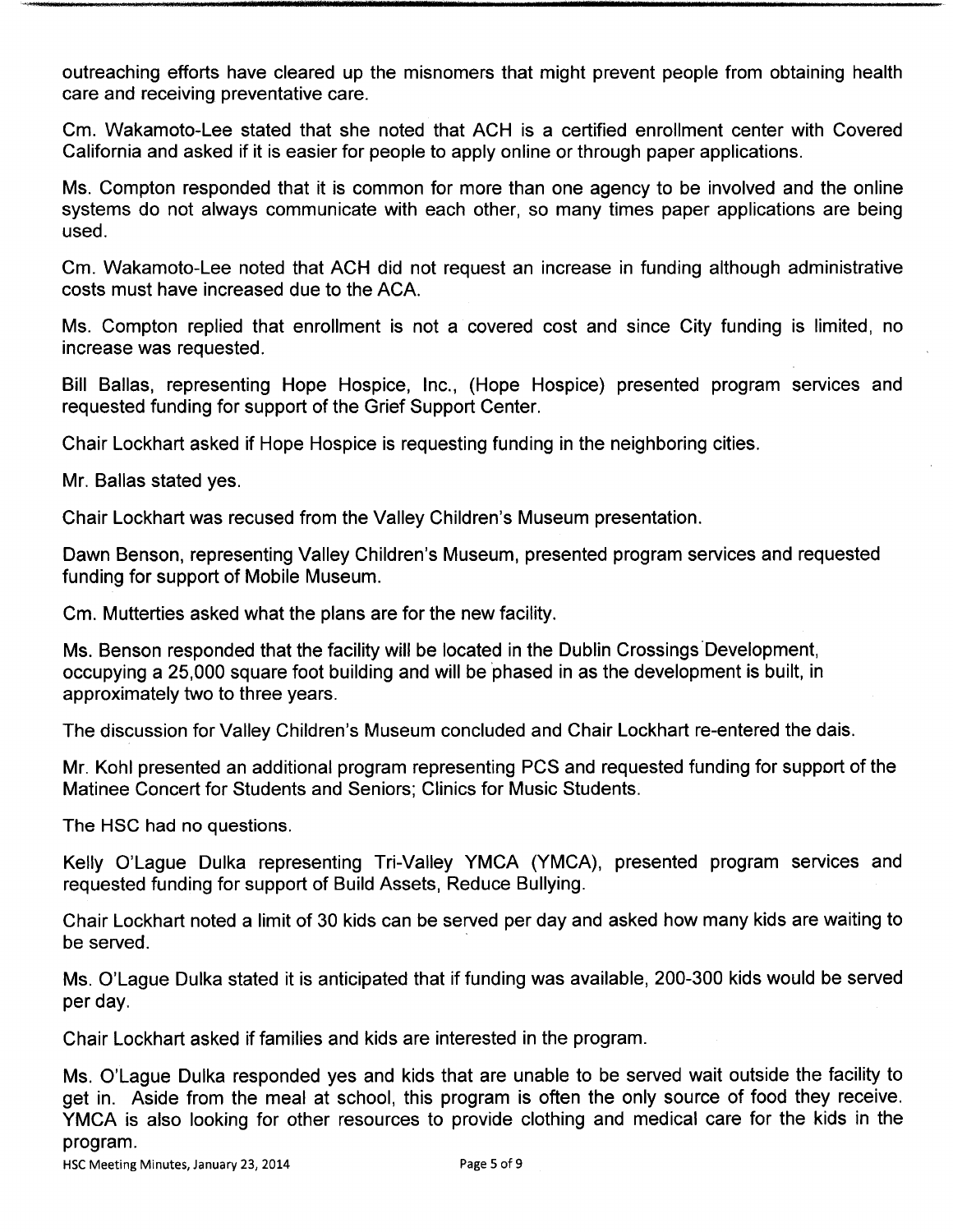Chair Lockhart stated that perhaps organizations that provide these services would be able to provide specific assistance.

Kenny Altenburg and Ms. O'Lague Dulka, presented an additional program representing YMCA and requested funding for support of Family Engagement at Emerald Vista.

Chair Lockhart asked if there is any overlap between the parents being served at Kidango and Family Engagement at Emerald Vista.

Ms. O'Lague Dulka responded that the requirements between the programs are different. Through the Family Engagement at Emerald Vista, kids can sign themselves in and out, so many of the working parents are not seen, whereas the parents with significant mental health issues and substance abuse issues tend to be more present.

Tara Marino, representing Spectrum Community Services ( Spectrum), presented program services and requested funding for support of Meals on Wheels.

Chair Lockhart asked if services are spread across the community or concentrated in one area.

Ms. Marino explained that services are provided to Dublin, Pleasanton, and Livermore.

Chair Lockhart asked if clients are located in a particular area in Dublin.

Ms. Marino stated there are clusters where senior apartments are located, but in general the services are spread out.

Gloria Gregory, representing CityServe of the Tri-Valley ( CityServe), presented program services and requested funding for support of CityServe of the Tri-Valley.

Cm. Wakamoto-Lee asked for the percentage of volunteer hours provided in Dublin.

Ms. Gregory explained that volunteer hours are not tracked in that way, but estimated sixty percent of volunteer hours are in Dublin.

Chair Lockhart was recused from the meeting for the School of Imagination presentation.

Mitch Sigman, representing School of Imagination, presented program services and requested funding for support of the School of Imagination Grant.

Cm. McCormick confirmed that funds are being requested to provide scholarships for six children, with three children in need of all services and the three in need of partial services.

Mr. Sigman clarified that three children require 100% coverage for services and the other three require 50-60% coverage for services, based on the family's income limits.

The discussion for School of Imagination concluded and Chair Lockhart re-entered the dais.

Michael Galvan, representing Community Resource for Independent Living (CRIL), presented program services and requested funding for support of Independent Living Housing & Employment Services for People with Disabilities.

The HSC had no questions.

Chair Lockhart recessed the meeting for a five minute break.

Chair Lockhart called the meeting back to order at  $\underline{8:14:48\text{ PM}}$ .<br>HSC Meeting Minutes, January 23, 2014 HSC Meeting Minutes, January 23, 2014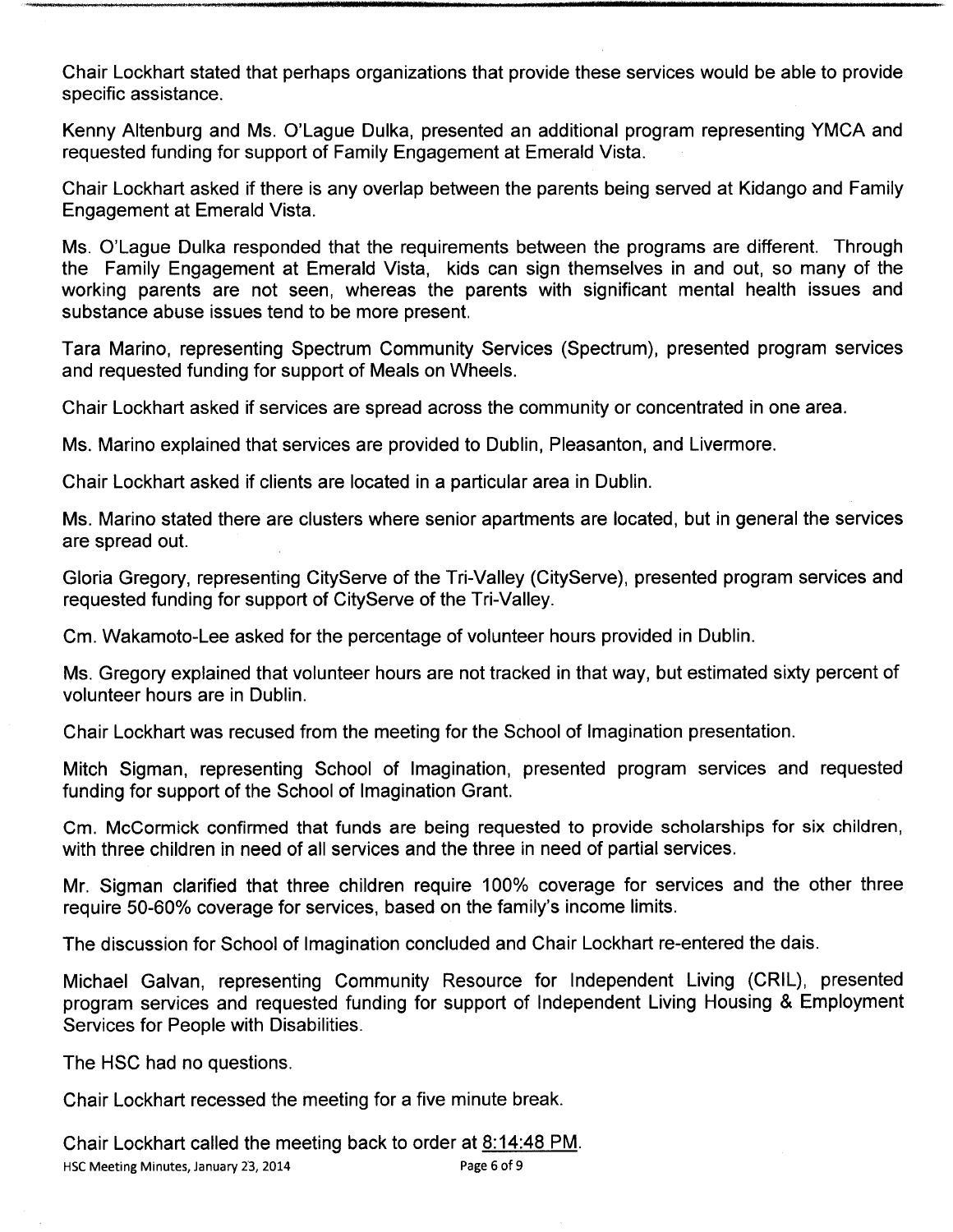Chair Lockhart opened the floor for public comments. There were nopublic comments.

Chair Lockhart was recused from the following funding recommendations: Dublin Partnerships in Education, the School of Imagination, and Valley Children's Museum.

Amy Cunningham, Assistant to the City Manager ( ATTCM) initiated the discussions for funding recommendations.

The HSC agreed on recommending \$10,000 in Community Support Grant funding during Fiscal Year FY) 2014-2015 to DPIE for an Operation Grant.

Upon discussion, the HSC agreed on recommending \$6,625 in Community Support Grant funding during FY 2014-2015 to School of Imagination for the School of Imagination Grant.

Upon discussion, the HSC agreed on recommending \$6,625 in Community Support Grant funding during FY 2014-2015 to Valley Children's Museum for the Mobile Museum.

Discussions for Dublin Partnerships in Education, the School of Imagination, and Valley Children's Museum concluded. Chair Lockhart re-entered the dais.

Ms. Cunningham reminded the commissioners of the 15% service cap with the Community Development Block Grant (CDBG) and advised that adjustments may need to be made at a later time, as was the case during the current FY. The final grant numbers will be known in May 2014 or later.

The HSC agreed on recommending \$10,000 in CDBG funding during FY 2014-2015 to ACH for Access to Care.

The HSC agreed on recommending \$10,000 in CDBG funding during FY 2014-2015 to OHK for the Hot Meal Program.

The HSC agreed on recommending \$9,500 in CDBG funding during FY 2014-2015 to Senior Support for Case Management.

The HSC agreed on recommending \$7,902 in CDBG funding during FY 2014-2015 to Spectrum for Meals on Wheels.

The HSC agreed on recommending \$10,000 in CDBG funding during FY 2014-2015 to the Haven for the Homeless Services Program.

Upon discussion, the HSC agreed on recommending \$ 13,500 in CDBG funding during FY 2014-2015. to ACH for Clinic Capital Project.

Upon discussion, the HSC agreed on recommending \$6,500 in CDBG funding during FY 2014-2015 to CALICO for Child Abuse Intervention.

Ms. Cunningham pointed out that staff is recommending 100% funding for the Haven's Domestic Violence Program with a portion of the housing services funded through the Housing In- Lieu Fund and the additional funding through Community Support Grant Funds, General Fund.

The HSC agreed on recommending \$3,500 in Housing In-Lieu funding during FY 2014-2015 to the Haven for the Domestic Violence Program.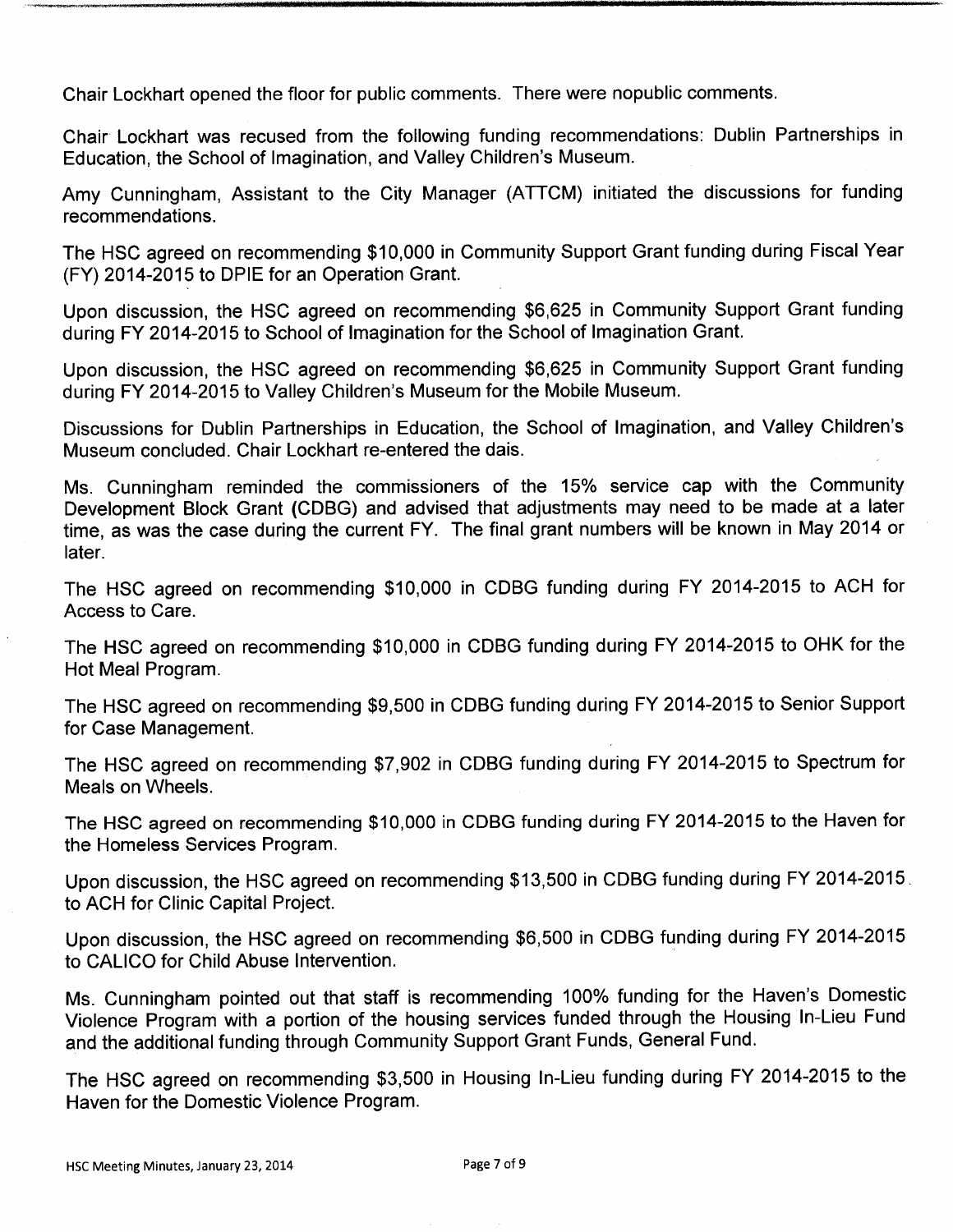The HSC agreed on recommending \$3,500 in Housing In-Lieu funding during FY 2014-2015 to CRIL for Independent Living Housing & Employment Services for People with Disabilities.

The HSC agreed on recommending \$4,500 in Community Support Grant funding during FY 2014-2015 to the Haven for the Domestic Violence Program.

The HSC agreed on recommending \$10,000 in Community Support Grant funding during FY 2014-2015 to Chabot-Las Positas for Tri-Valley One Stop Career Center.

The HSC agreed on recommending \$10,000 in Community Support Grant funding during FY 2014-2015 to Child Care Links for Early Child Education.

The HSC agreed on recommending \$4,000 in Community Support Grant funding during FY 2014- 2015 to PFSO for Dublin High Safe and Sober Grad Night.

The HSC agreed on recommending \$4,000 in Community Support Grant funding during FY 2014- 2015 to Easter Seals for Kaleidoscope Youth Group.

The HSC agreed on recommending \$ 10, 000 in Community Support Grant funding during FY 2014- 2015 to Eden I & R for 2-1-1 Alameda County.

Upon discussion, the HSC agreed on recommending \$ 11, 400 in Community Support Grant funding during FY 2014-2015 to Hope Hospice for the Grief Support Center.

Upon discussion, the majority of the commissioners were in agreement not to fund Kidango's capital project HVAC system. They expressed concerns about Kidango not remaining on site long term.

The HSC agreed not to recommend Community Support Grant funding during FY 2014-2015 to Kidango for Childhood Development Center Improvements.

The HSC agreed on recommending \$ 10, 000 in Community Support Grant funding during FY 2014- 2015 to Kidango for Early Childhood Education: School and Family partnership.

Upon discussion, the HSC agreed on recommending \$4,659 in Community Support Grant funding during FY 2014-2015 to YMCA for Build Assets, Reduce Bullying.

The HSC agreed on recommending \$10,000 in Community Support Grant funding during FY 2014-2015 to YMCA for Family Engagement at Emerald Vista.

Chair Lockhart recognized LVO and PCS for providing valuable programs, but encouraged the HSC to make a recommendation that the City of Dublin, Heritage and Cultural Arts Commission assume responsibility for establishing a budget recommendation and advising the City Council on funding for cultural art programs.

Ms. Cunningham acknowledged that the City Council Sub Committee did recommend this to the City Council last year and that Parks and Community Services is looking into funding such programs. That analysis has not been completed and at this time no funding has been identified.

Chair Lockhart encouraged the arts groups to connect with the school districts and collaborate on the best way to serve the visual and performing arts in the schools. She suggested that the HSC focus should be on funding the physical needs and mental health services in the community.

Upon discussion, the HSC agreed not to recommend Community Support Grant funding during FY 2014-2015 to LVO for the LVO Student Outreach Program.